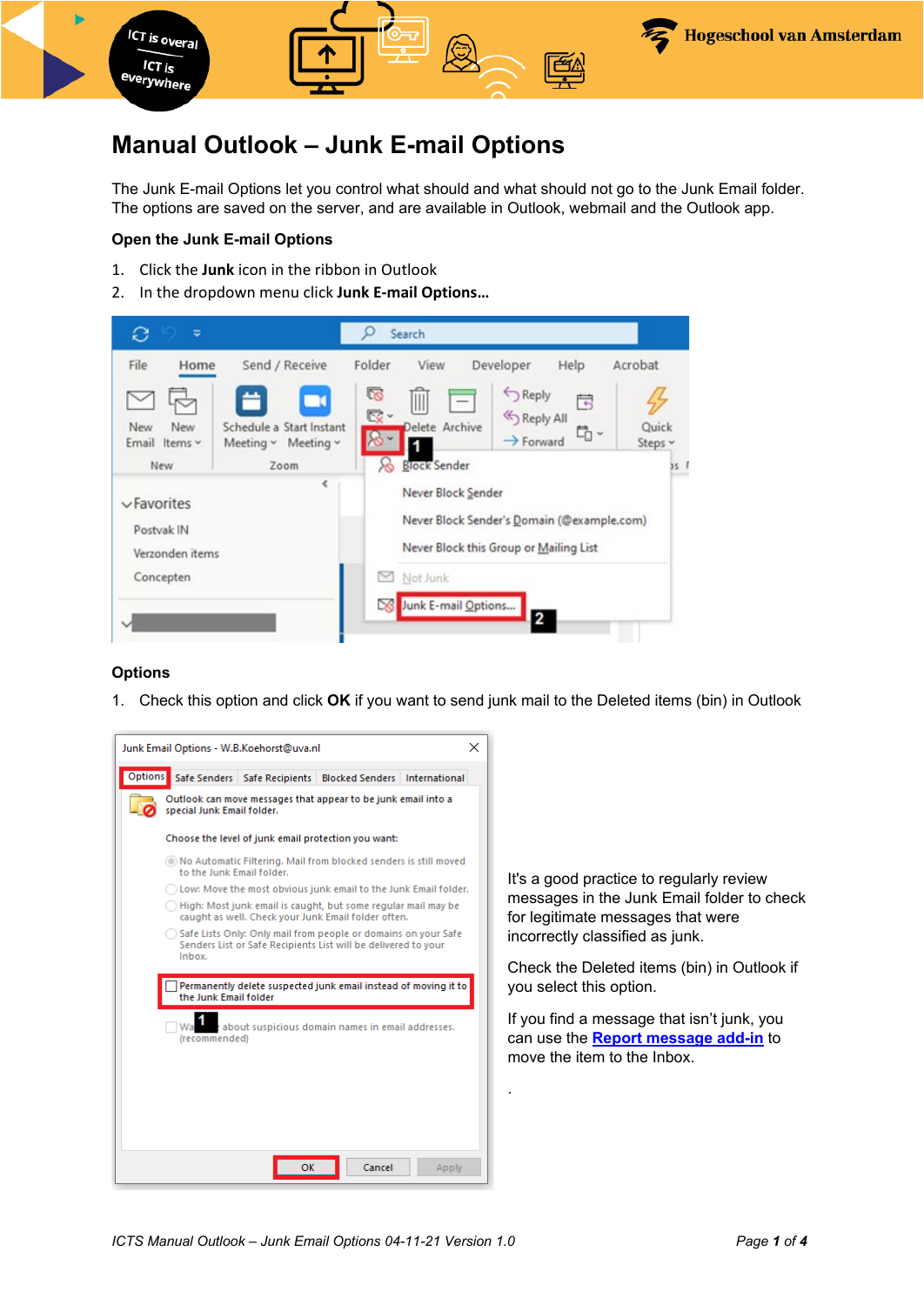

ICT is overal

ICT is <sup>e</sup>verywhere

Email addresses in the Safe Senders List are never treated as junk email, regardless of the content of the message. You can add your Contacts and other correspondents to this list. However, by design, safe domains are not recognized.

All names and addresses in the global address list (GAL) are automatically considered safe, you don't need to add them to the list.

The Safe Sender List limit is 1024 (including all your Contacts if you check that option).

#### **Add adresses to the Safe senders list**

- 1. Select the **Safe senders** tab
- 2. Click **Add…** Type an e-mail adress and click **OK**
- 3. If desired check **Also trust email from my Contacts**
- 4. Click **OK**

| never be treated as junk email. |                                   |                                                                |                  |
|---------------------------------|-----------------------------------|----------------------------------------------------------------|------------------|
|                                 |                                   |                                                                | Add<br>2         |
|                                 |                                   |                                                                | Remove           |
|                                 |                                   |                                                                | Import from File |
|                                 |                                   |                                                                | Export to File   |
|                                 | Also trust email from my Contacts | 3<br>Automatically add people I email to the Safe Senders List |                  |

#### **Safe Recipients**

If you belong to a mailing list or a distribution list, you can add the list sender to the Safe Recipients List. Messages sent to these email addresses are never treated as junk, regardless of the content of the message.

#### **Add adresses to the Safe Recipients List**

- 1. Select the **Safe Recipients** tab
- 2. Click **Add…** Type an e-mail adress and click **OK**
- 3. Click **OK**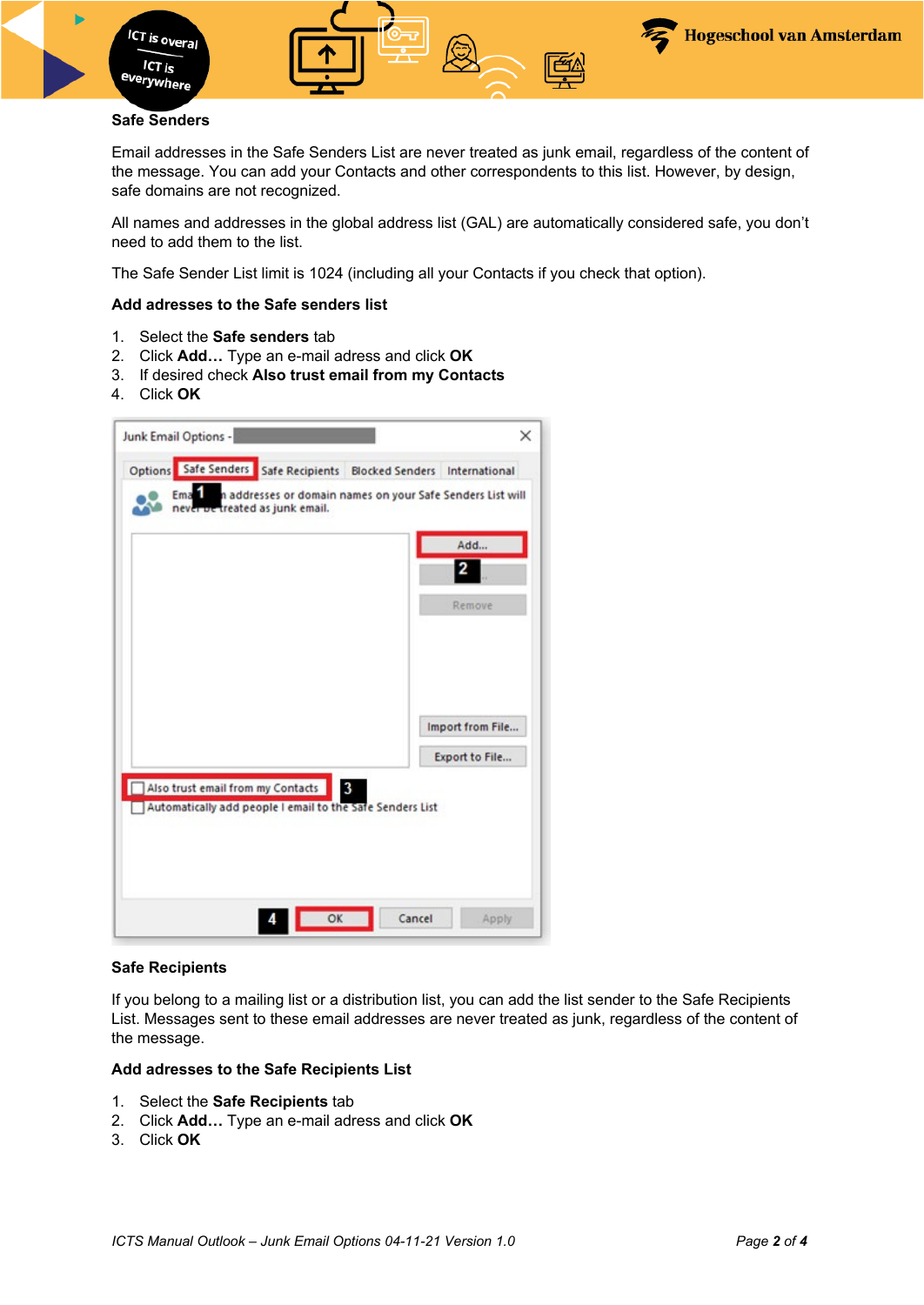| <b>ICT is overal</b><br>ICT is<br>everywhere |                                                                                                                      |  | Hogeschool van Amsterdam |
|----------------------------------------------|----------------------------------------------------------------------------------------------------------------------|--|--------------------------|
| Junk Email Options -                         | ×<br>Options   Safe Senders   Safe Recipients   Blocked Senders   International                                      |  |                          |
|                                              | <b>Email sent to address for a domain names on your Safe Recipients</b><br>List will never be treated as junk email. |  |                          |
|                                              | Add<br>$\mathbf{2}$<br>Remove                                                                                        |  |                          |
|                                              |                                                                                                                      |  |                          |
|                                              |                                                                                                                      |  |                          |
|                                              | Import from File<br>Export to File                                                                                   |  |                          |
|                                              |                                                                                                                      |  |                          |
| -3                                           | OK<br>Cancel<br>Apply                                                                                                |  |                          |

## **Blocked Senders**

You can block messages from particular senders by adding their email addresses or domain names to the Blocked Senders List. Messages from people or domains that appear in this list are always classified as junk, regardless of the content of the message.

## **Add senders and domains to the Blocked Senders List**

- 1. Select the **Blocked Senders** tab
- 2. Click **Add…** Type an e-mail adress or a domain and click **OK**
- 3. Click **OK**